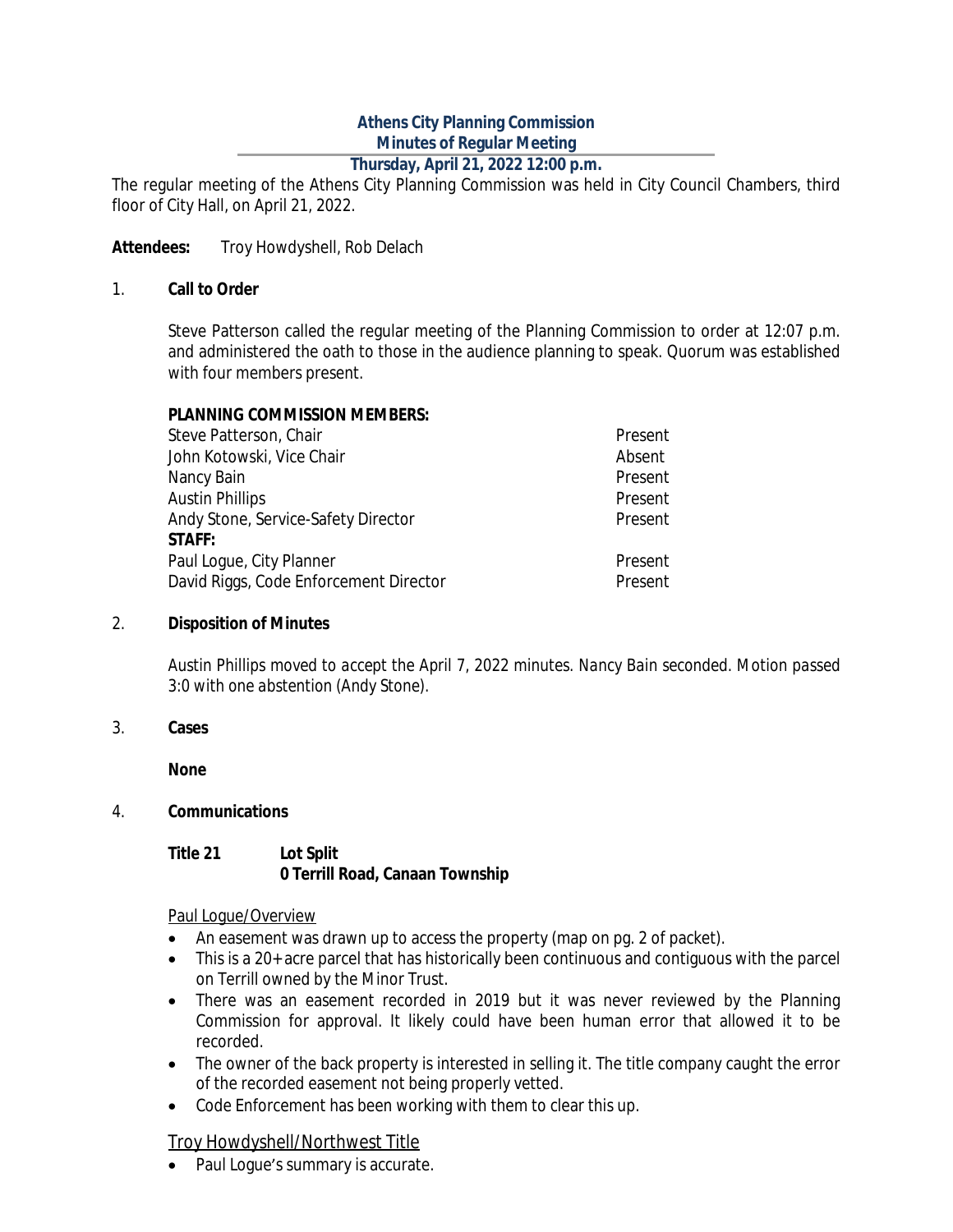Will follow the recommendations of the Planning Commission.

# David Riggs

- This is a parcel outside the city but within the 3-mile radius, so the zoning code kicks in. This falls under regulations for a major subdivision.
- They are seeking an easement to gain access to the landlocked parcel.
- He suggested that the major subdivision reguirements be waived and that this be treated more like a minor subdivision.

## **Discussion**

- Steve P. asked if the parcel would be split further in the future. Troy H. did not know what the new owner's intentions would be.
- Andy S. commented that this is southeast of the city and the Comprehensive Plan talks about not growing further in that direction because of the flood plain and that it is downstream of the WWTP.
- Paul L. noted that Terrill is not generally maintained; it is a dusty gravelly road.
- Steve P. asked for the location of the property and if it is on the flat portion close to Rt. 50 or closer to 25.
- David R. said it was in between 50 and the 25.
- Andy S. made the point that the purpose of the major subdivision regulations is to make sure that land is useable and infrastructure exists to support it. None of that is necessary in this case, it is a landlocked parcel and just needs access. It is reasonable to not require the major subdivision application forms.

Steve P. noted that the this will come back to the Planning Commission as a case.

# 5. **Report from City Planner and Director of Code Enforcement**

# Paul Logue

- Solar Zoning: Vista intern has been working on this and may be able to present a report in May.
- Submitting an application to ODOT (deadline tomorrow) for a grant that will fund active transportation planning.

# David Riggs

- WODA has requested another delay to come to the commission to communicate Phase 3 & 4 of their project off 682.
- Cornerstone Development at UE is on hold until the easement issue is taken care of.

# 7. **Opportunity for Citizens to Speak**

- Rob Delach/Morris Avenue
	- o Pleased to hear about the ODOT grant that Paul Logue reported on. As a member of City Council's ad hoc Pedestrian & Sidewalk committee, he has been busy mapping recommendations for the pedestrians. He will be presenting his report to the committee soon.